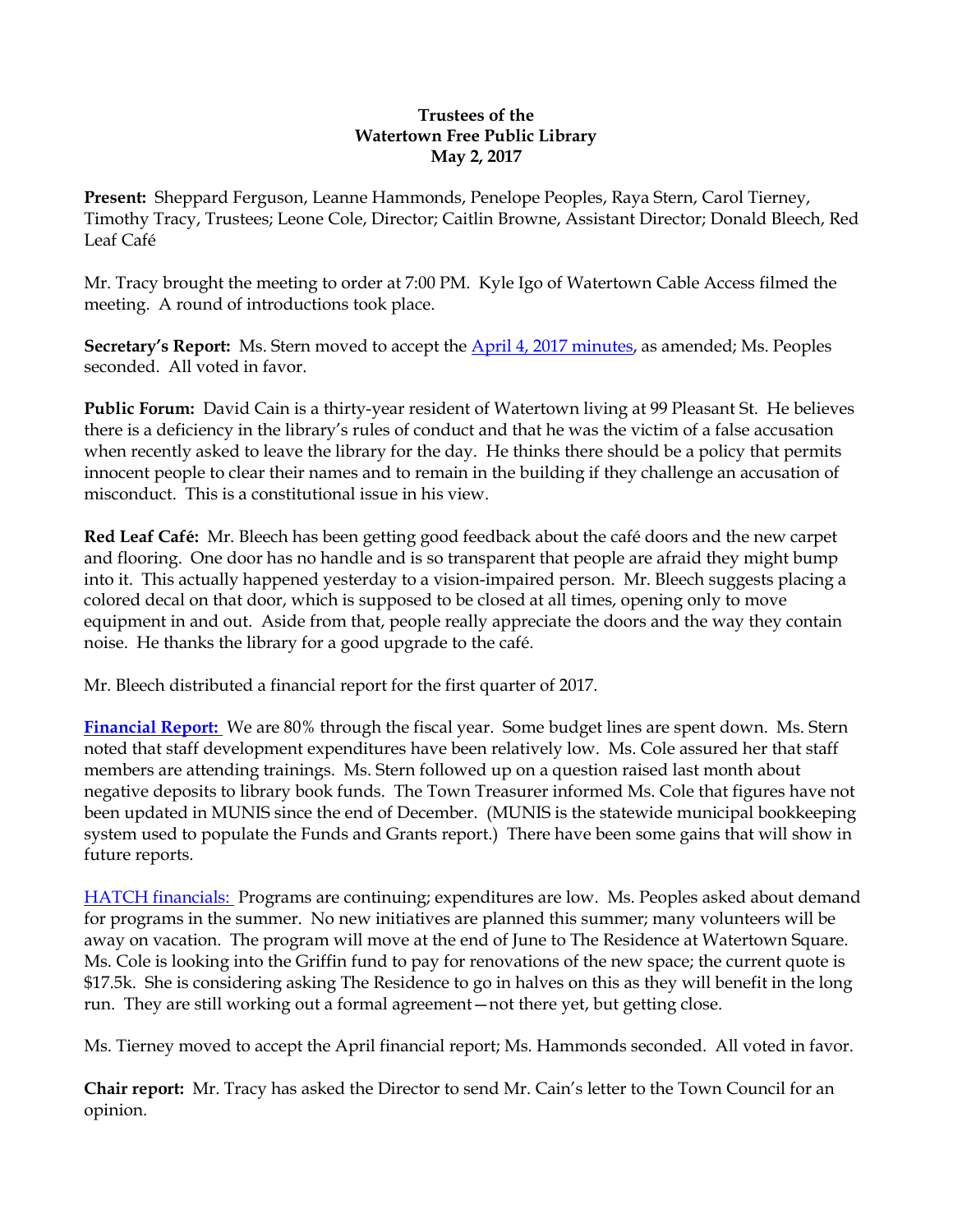## **Director's Report:**

[Social media policy:](http://ci.watertown.ma.us/DocumentCenter/View/22881) The Director recommends adding Twitter, Instagram, and Youtube to the definition of social media. Ms. Tierney moved to amend the policy as recommended; Mr. Ferguson seconded. All voted in favor.

FY18 budget: The Town Manager has included all three of the library's additional funding requests in his FY18 budget proposal: \$52k for a full-time HATCH coordinator; \$38k for Project Literacy; and \$10k for library materials. According to the Town Auditor, the library is the only department that got all its requests for additional funding.

The Manager will present the budget to the Town Council on May 16 at 6:00 pm; the Director and Chair will speak on behalf of the library. A vote on the budget is scheduled for June 6. Ms. Cole would like the Trustees to attend these meetings for support.

Building Committee donations: The Director submitted a wish list to the Building Committee in April. Requests include: a GoPro camera and a telescope for public loan; money for HATCH to fund storage at the new location and for classes, including 3-D modeling and design; summer reading programs; a wall mount for a readers' advisory workstation; a Henry David Thoreau re-enactor for the 200<sup>th</sup> anniversary of his birth. The Committee has granted these requests, which total \$5,445. We are very grateful for their support. The Director submits wish lists to the Building Committee every quarter for things that would not come out of our regular budget. One additional request—for adult summer reading and the 5k race—will be made outside the quarterly cycle.

Staff training day: Stella Panzarella and Stacy Collins from the Anti-Racism Collaborative (ARC) led an introductory workshop on confronting racism. Topics included internal biases and how they may affect interactions with the public and areas of librarianship where we can tackle systemic racism. Further work with the ARC is expected during the next year. Remaining time was devoted to quarterly meetings and department catch-up work. People got a lot done.

Interactive technology and WCoD request for funding: We received a \$30k transfer from the Town for interactive technology. The first item purchased was a hearing loop T-coil for the WSB room. Total cost: \$7,968. Ms. Browne made a presentation to the Commission on Disabilities for a \$2,500 grant toward the cost. The Commission was very receptive and will vote on the request in June. Pending reimbursement (if approved), Ms. Cole would like to pay that portion of the vendor's invoice out of Special Gifts. Ms. Stern moved to allocate \$2,500 from Special Gifts for this purpose; Ms. Peoples seconded. All voted in favor. Ideas for future improvements: upgrade the projector in the WSB room, a projector for the Mastrangelo room, and digital panels in the study rooms.

Capital items update: Work on doors, carpets, and painting is complete. We have used up the regular budget for HVAC repairs and may have to use LIG/MEG funds for additional work. The preventive maintenance company is coming on Thursday, May 4. The lifespan of the HVAC system is unpredictable because of the many variables involved. Work that's done now should hopefully buy us another 10-15 years before the whole system needs to be replaced. In general, the Town's intent is to fund capital items, at least partially, within the regular budget. That line item will increase from \$36k this year to \$41k next year. In FY18 we will look at repairing some masonry around the building and other projects in the range of \$40-50k.

Ruth Griffin fund: Ms. Cole handed out a spreadsheet updated through March 31, which shows monthly investment balances and amounts available to spend. As agreed at a previous meeting, 60%